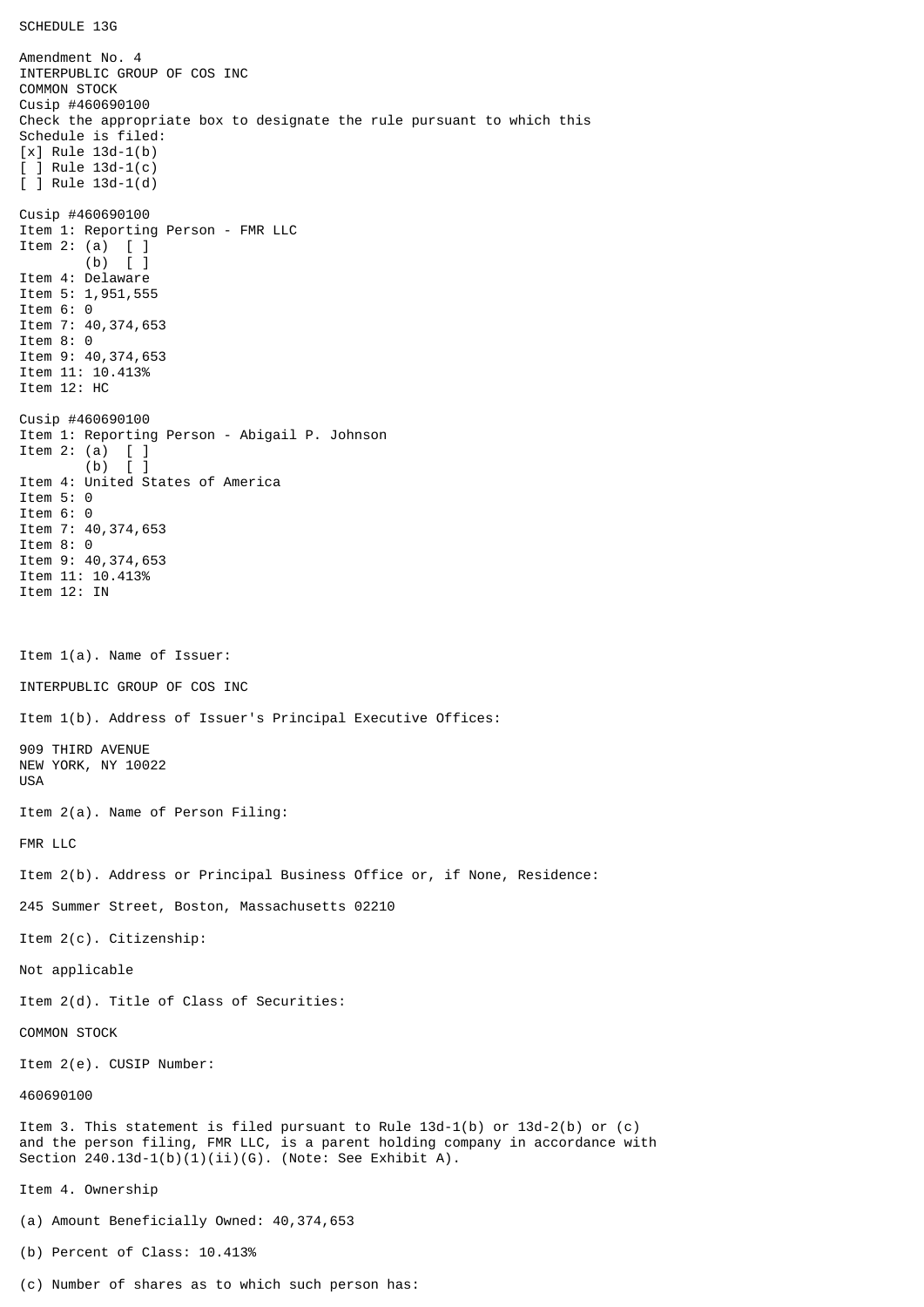- (i) sole power to vote or to direct the vote: 1,951,555
- (ii) shared power to vote or to direct the vote: 0
- (iii) sole power to dispose or to direct the disposition of: 40,374,653
- (iv) shared power to dispose or to direct the disposition of: 0

Item 5. Ownership of Five Percent or Less of a Class.

Not applicable.

Item 6. Ownership of More than Five Percent on Behalf of Another Person.

One or more other persons are known to have the right to receive or the power to direct the receipt of dividends from, or the proceeds from the sale of, the COMMON STOCK of INTERPUBLIC GROUP OF COS INC. No one other person's interest in the COMMON STOCK of INTERPUBLIC GROUP OF COS INC is more than five percent of the total outstanding COMMON STOCK.

Item 7. Identification and Classification of the Subsidiary Which Acquired the Security Being Reported on By the Parent Holding Company.

See attached Exhibit A.

Item 8. Identification and Classification of Members of the Group.

Not applicable.

Item 9. Notice of Dissolution of Group.

Not applicable.

Item 10. Certifications.

By signing below I certify that, to the best of my knowledge and belief, the securities referred to above were acquired and are held in the ordinary course of business and were not acquired and are not held for the purpose of or with the effect of changing or influencing the control of the issuer of the securities and were not acquired and are not held in connection with or as a participant in any transaction having that purpose or effect.

## Signature

After reasonable inquiry and to the best of my knowledge and belief, I certify that the information set forth in this statement is true, complete and correct.

February 7, 2020 Date

/s/ Kevin M. Meagher Signature

Kevin M. Meagher Duly authorized under Power of Attorney effective as of September 28, 2018, by and on behalf of FMR LLC and its direct and indirect subsidiaries\*

\* This power of attorney is incorporated herein by reference to Exhibit 24 to the Schedule 13G filed by FMR LLC on October 9, 2018, accession number: 0000315066-18-002414.

Exhibit A

Pursuant to the instructions in Item 7 of Schedule 13G, the following table lists the identity and Item 3 classification, if applicable, of each relevant entity that beneficially owns shares of the security class being reported on this Schedule 13G.

Entity ITEM 3 Classification

FIAM LLC IA Fidelity Institutional Asset Management Trust Company BK FIDELITY MANAGEMENT & RESEARCH COMPANY LLC \* IA Fidelity Personal Trust Company, FSB SA STRATEGIC ADVISERS LLC IA